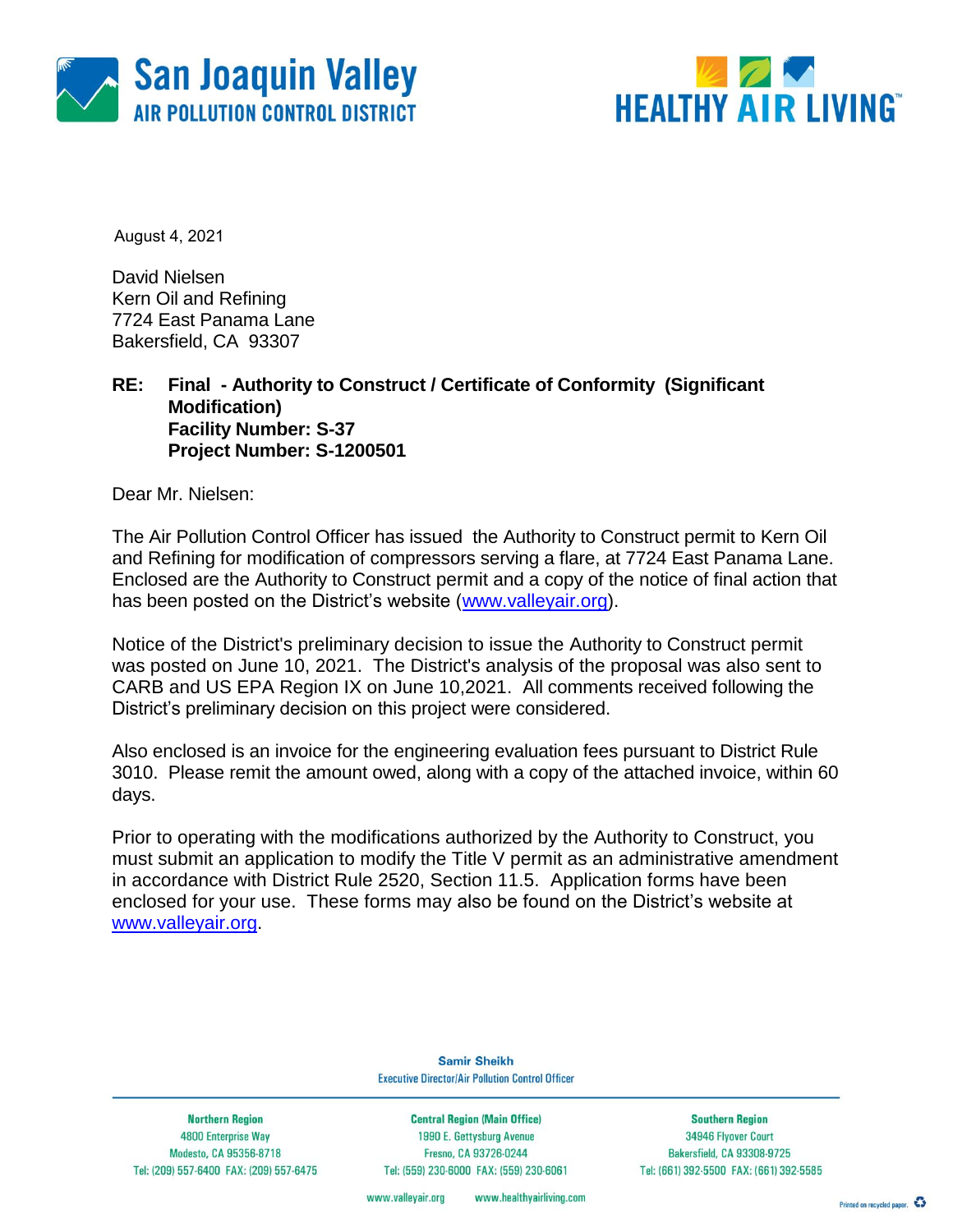August 4, 2021

Mr. David Nielsen Page 2

Thank you for your cooperation in this matter. If you have any questions, please contact Mr. Leonard Scandura at (661) 392-5500.

Sincerely,

rndma hema

Brian Clements Director of Permit Services

BC:dk

**Enclosures** 

- cc: Courtney Graham, CARB (w/enclosure) via email
- cc: Laura Yannayon, EPA (w/enclosure) via EPS